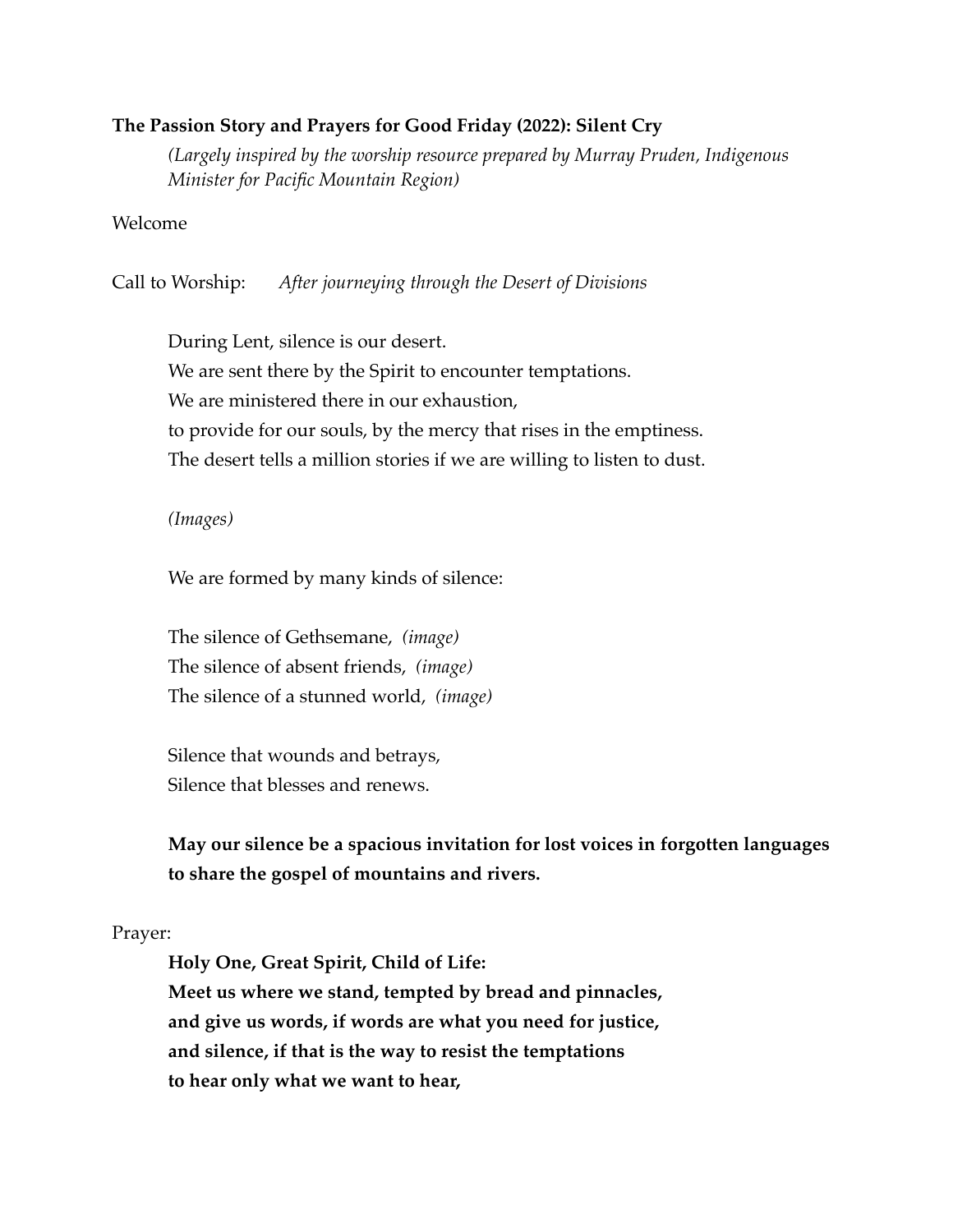**to receive only what we want to receive. Holy One, Great Spirit, Child of life: pray your wisdom into our famished desert hearts until our words and silence dance together and feast in the wonder of being heard and loved. Amen.** 

1st Hymn: VU 142 *Jesus, Keep Me Near the Cross* 

#### Scripture: John 18:1-11 **The Betrayal and Arrest of Jesus**

After Jesus had spoken these words, he went out with his disciples across the Kidron valley to a place where there was a garden, which he and his disciples entered. Now Judas, who betrayed him, also knew the place, because Jesus often met there with his disciples. So Judas brought a detachment of soldiers together with police from the chief priests and the Pharisees, and they came there with lanterns and torches and weapons. Then Jesus, knowing all that was to happen to him, came forward and asked them, "Whom are you looking for?" They answered, "Jesus of Nazareth." Jesus replied, "I am he." Judas, who betrayed him, was standing with them. When Jesus said to them, "I am he," they stepped back and fell to the ground. Again he asked them, "Whom are you looking for?" And they said, "Jesus of Nazareth." Jesus answered, "I told you that I am he. So if you are looking for me, let these men go." This was to fulfill the word that he had spoken, "I did not lose a single one of those whom you gave me." Then Simon Peter, who had a sword, drew it, struck the high priest's slave, and cut off his right ear. The slave's name was Malchus. Jesus said to Peter, "Put your sword back into its sheath. Am I not to drink the cup that the Father has given me?"

Prayer:

Creator,

As we start this path with Jesus, give us the moments to reflect within and around us. Allow us to make sense of those moments of what was, is, and is to become. Guide us as we go together with you and others on this Passion story that we tell every Good Friday. Let us be reminded that without darkness, we cannot see the light; that without the seed, a tree will not grow. Give us the strength to overcome.

As we reflect on the betrayal of Jesus, we reflect on betrayal we may have lived through in our lives as well. We pause and take the time to remember, search,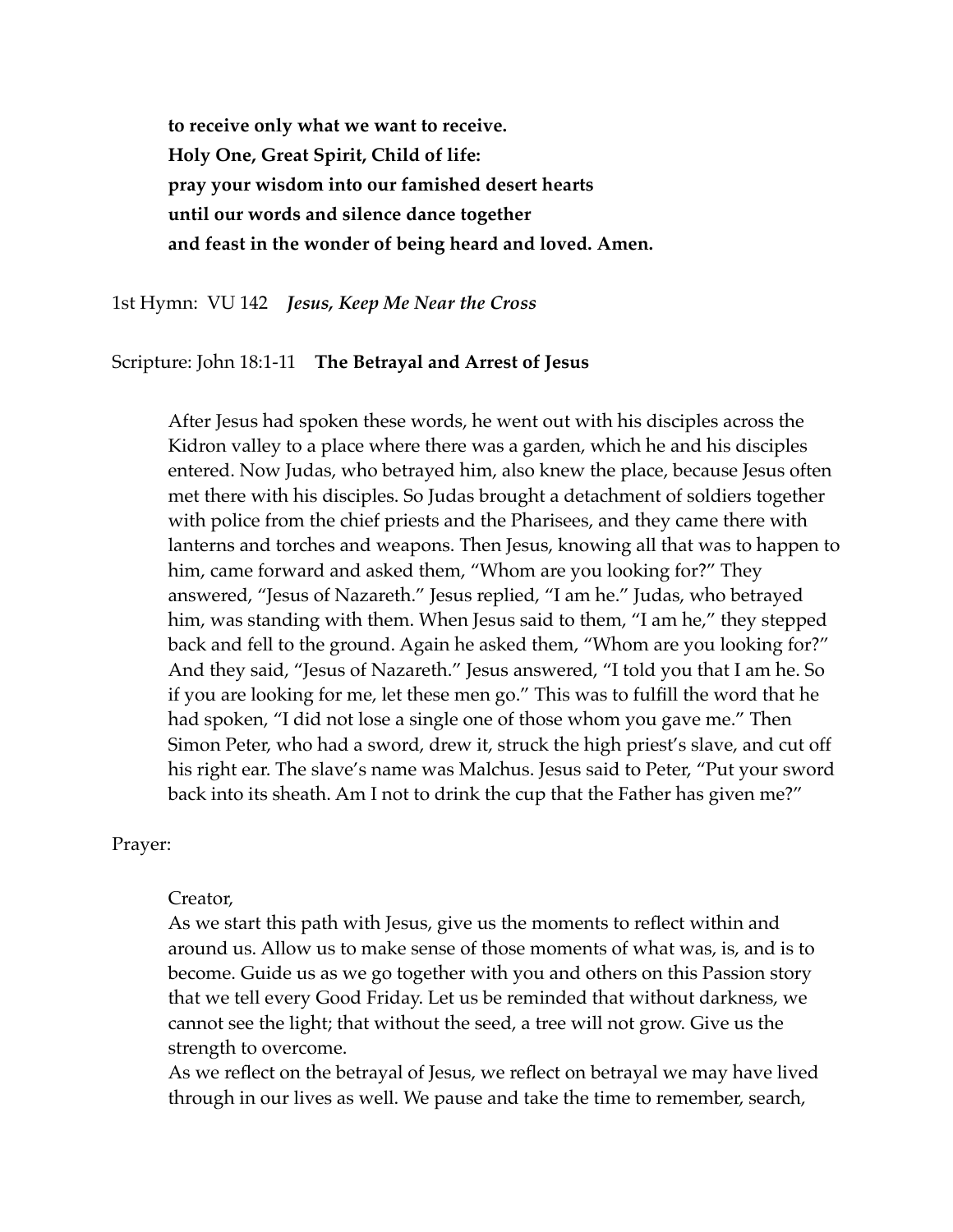breathe, and then let go… "Put your sword back into its sheath. Am I not to drink the cup that the Father has given me?" Give us the ability to let go as Jesus has asked us to.

Amen.

*(Extinguish the 7th candle.)* 

2nd Hymn: VU 149 *When I Survey the Wondrous Cross* (V. 1, 3, 4)

# Scripture: John 18:12-14 **Jesus Before the High Priest**

So the soldiers, their officer, and the Jewish police arrested Jesus and bound him. First they took him to Annas, who was the father-in-law of Caiaphas, the high priest that year. Caiaphas was the one who had advised the Jews that it was better to have one person die for the people.

Prayer:

### My God,

There are many judgements amongst humankind. Many times we react rather than stop, pause, and reflect on what we believe is the truth. Today, my God, grant us the blessing of patience and resolve to not only speak our truth but also to live it and look upon others in the same blessed way. Let us live in wisdom so that no one would have to die for our truth but instead will live for our love. Amen.

*(Extinguish the 6th candle.)*

### 3rd Hymn: VU 136 *O Come and Mourn with Me Awhile* (V 1, 3)

### Meditation from *Silent Fast*

*Silence has its own voice. Sometimes we are silent because we choose not to speak.* 

*Sometimes we are silenced because our voices are ignored or disparaged.* 

*We may have the privilege of being silent because we do not have to negotiate a place for our voice. With that privilege comes the responsibility to use our voice to empower others whose voices challenge and disturb the status quo. With that privilege also comes the responsibility to be silent so others can speak.* 

*We are silent because we are listening.* 

*I am silent because I am \_\_\_\_\_\_\_\_\_\_*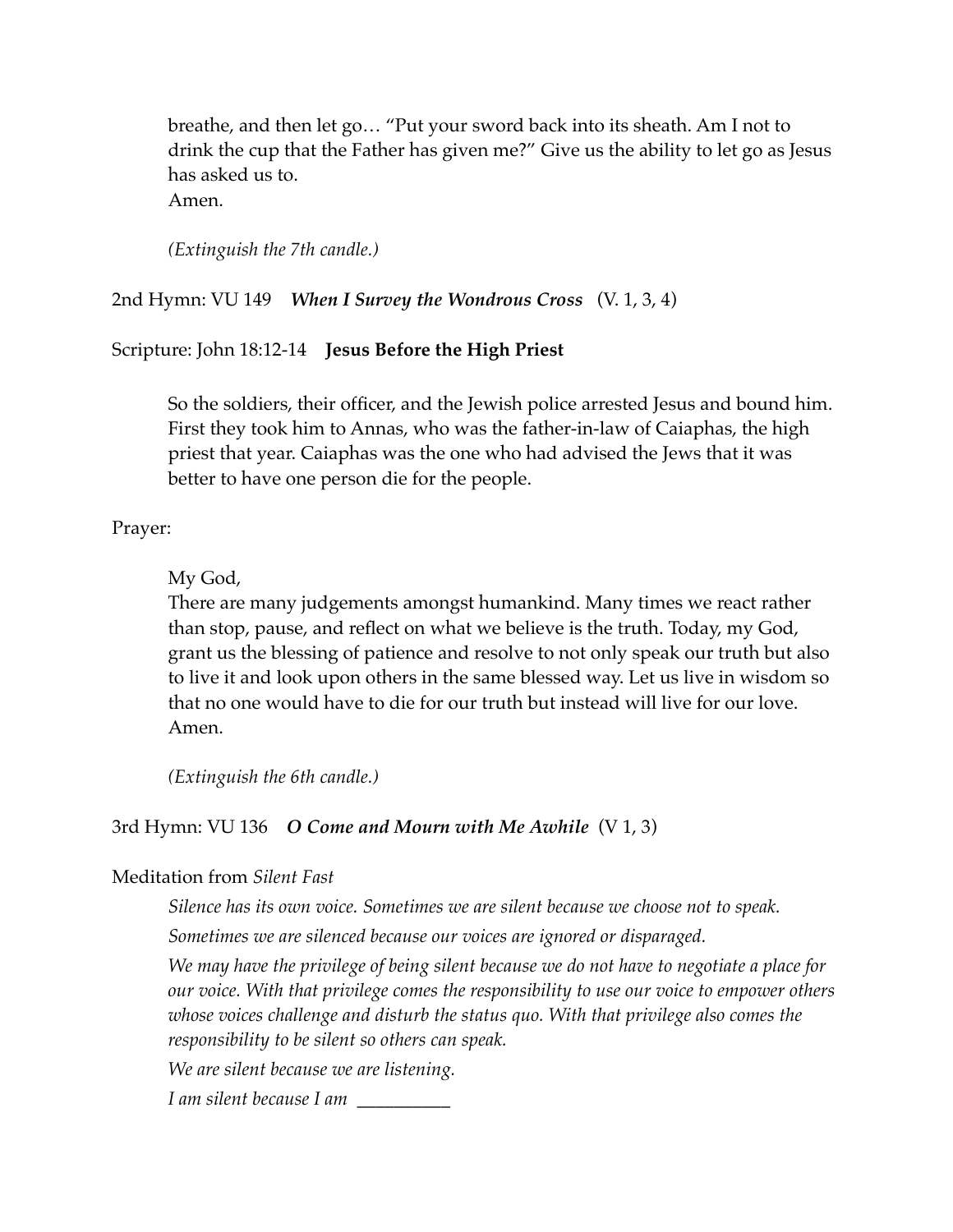### *(Silence)*

*Silence has its own voice.*

# Scripture: John 18:19-24 *The High Priest Questions Jesus*

Then the high priest questioned Jesus about his disciples and about his teaching. Jesus answered, "I have spoken openly to the world; I have always taught in synagogues and in the temple, where all the Jews come together. I have said nothing in secret. Why do you ask me? Ask those who heard what I said to them; they know what I said." When he had said this, one of the police standing nearby struck Jesus on the face, saying, "Is that how you answer the high priest?" Jesus answered, "If I have spoken wrongly, testify to the wrong. But if I have spoken rightly, why do you strike me?" Then Annas sent him bound to Caiaphas the high priest.

### Prayer:

# God,

Give me the heart to listen. Grant me the words to tell others of what is true. Settle the anger, hurt, and sorrow that I may keep in my heart. And release the goodness that you created in me to others in order to create the peace that is needed in these times of judgement. Our truths are not wrong but are a lesson to what you have asked to be—a path to your love. Thank you. Amen.

*(Extinguish the 5th candle.)*

### 4th Hymn: VU 147 *What Wondrous Love Is This*

### Scripture: John 18:28-38 *Jesus Before Pilate*

Then they took Jesus from Caiaphas to Pilate's headquarters. It was early in the morning. They themselves did not enter the headquarters, so as to avoid ritual defilement and to be able to eat the Passover. So Pilate went out to them and said, "What accusation do you bring against this man?" They answered, "If this man were not a criminal, we would not have handed him over to you." Pilate said to them, "Take him yourselves and judge him according to your law." The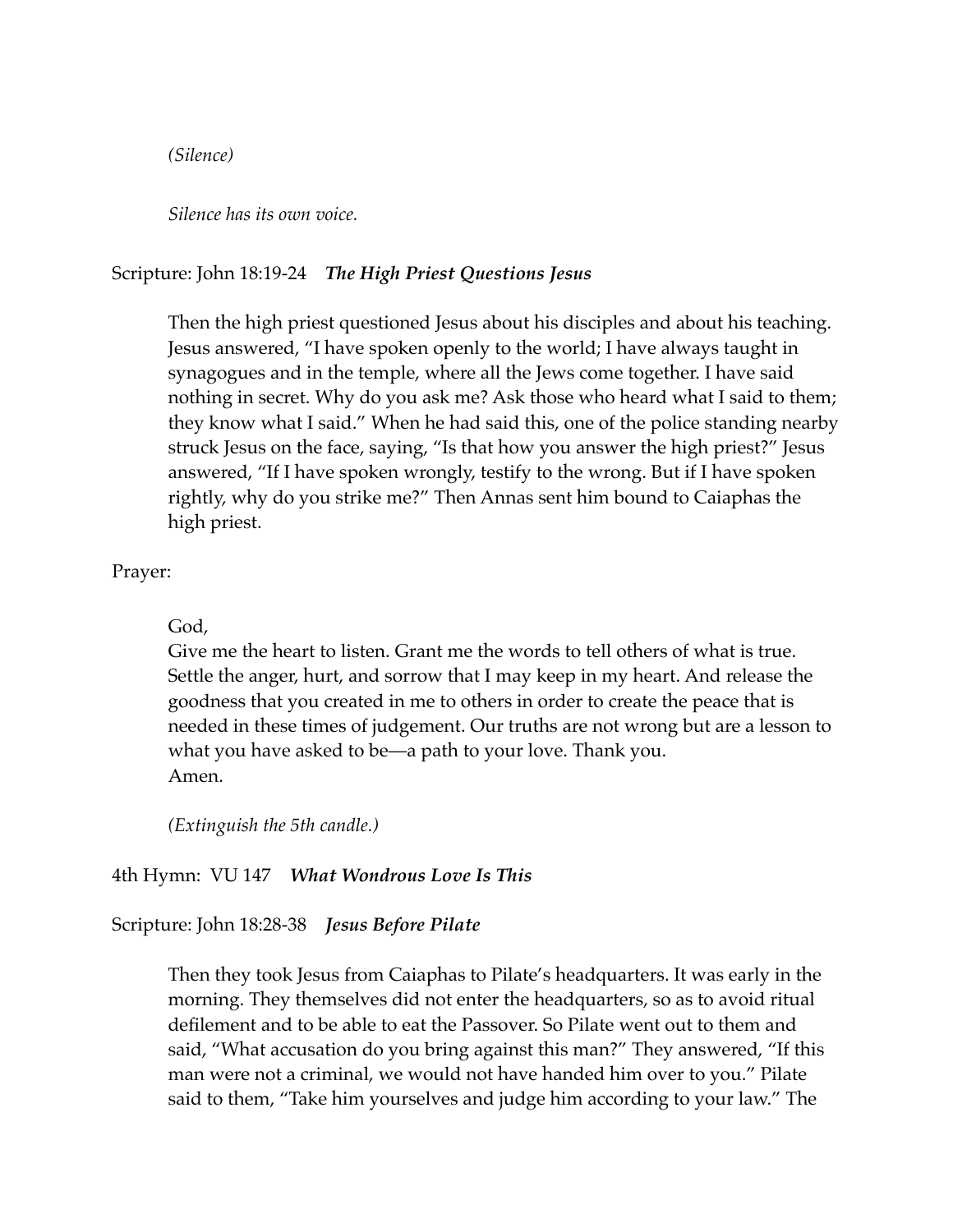Jews replied, "We are not permitted to put anyone to death." (This was to fulfill what Jesus had said when he indicated the kind of death he was to die.) Then Pilate entered the headquarters again, summoned Jesus, and asked him, "Are you the King of the Jews?" Jesus answered, "Do you ask this on your own, or did others tell you about me?" Pilate replied, "I am not a Jew, am I? Your own nation and the chief priests have handed you over to me. What have you done?" Jesus answered, "My kingdom is not from this world. If my kingdom were from this world, my followers would be fighting to keep me from being handed over to the Jews. But as it is, my kingdom is not from here." Pilate asked him, "So you are a king?" Jesus answered, "You say that I am a king. For this I was born, and for this I came into the world, to testify to the truth. Everyone who belongs to the truth listens to my voice." Pilate asked him, "What is truth?"

#### Prayer:

Creator of Heaven and Earth,

We come to you asking this question: "What is truth?" As we travel forward in this time of our lives, we observe many changes and actions of others that we may not always agree with. Allow us to see the truth in the changes in our world and act in ways that are for the well-being of those experiencing these changes. This may give us the answer to the truth we seek in our lives. It may also bring us to peace with the changes in the world we live in. Let your truth, Creator, be our hope.

Amen.

*(Extinguish the 4th candle.)*

#### 5th Hymn: VU 144 *Were You There*

#### Scripture: John 18:38-19:16 **Jesus Sentenced to Death**

Pilate entered his headquarters again and asked Jesus, "Where are you from?" But Jesus gave him no answer. Pilate therefore said to him, "Do you refuse to speak to me? Do you not know that I have power to release you, and power to crucify you?" Jesus answered him, "You would have no power over me unless it had been given you from above; therefore the one who handed me over to you is guilty of a greater sin." From then on Pilate tried to release him, but the Jews cried out, "If you release this man, you are no friend of the emperor. Everyone who claims to be a king sets himself against the emperor."

When Pilate heard these words, he brought Jesus outside and sat on the judge's bench at a place called The Stone Pavement, or in Hebrew Gabbatha. Now it was the day of Preparation for the Passover; and it was about noon. He said to the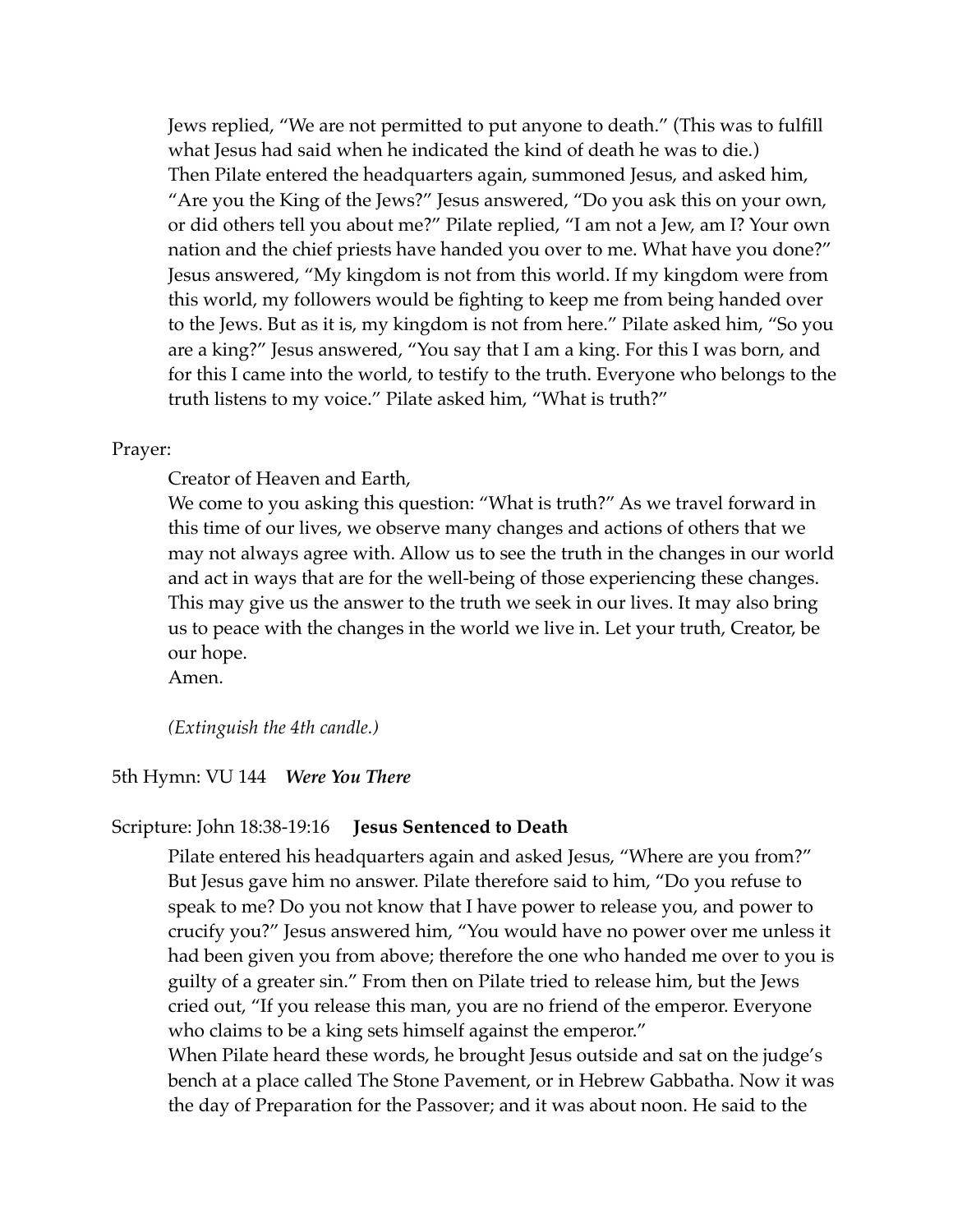Jews, "Here is your King!" They cried out, "Away with him! Away with him! Crucify him!" Pilate asked them, "Shall I crucify your King?" The chief priests answered, "We have no king but the emperor." Then he handed him over to them to be crucified.

Prayer:

#### Loving God,

Many times we cry over the injustices of this world. We get discouraged and frustrated from the harm we see around us. And in many instances we, too, are guilty of these injustices, sometimes without realizing it. Calm our spirits from these patterns of behaviour and give us a renewed thought and observation of these injustices. Place in our hands a new gift of life—a way of forgiveness, understanding, and loving creation. Allow us to be encouragement and peace during times of harm and hate. And, together with our siblings in the Spirit, we can be the path to loving one another, the commandment that Jesus left us. In loving companionship, Amen.

*(Extinguish the 3rd candle.)*

6th Hymn: VU 148 *Jesus, Remember Me* (X2)

### Scripture: John 19:16-30 **The Crucifixion of Jesus**

So, they took Jesus; and carrying the cross by himself, he went out to what is called The Place of the Skull, which in Hebrew is called Golgotha. There they crucified him, and with him two others, one on either side, with Jesus between them. Pilate also had an inscription written and put on the cross. It read, "Jesus of Nazareth, the King of the Jews." Many of the Jews read this inscription, because the place where Jesus was crucified was near the city; and it was written in Hebrew, in Latin, and in Greek. Then the chief priests of the Jews said to Pilate, "Do not write, 'The King of the Jews,' but, 'This man said, I am King of the Jews.'" Pilate answered, "What I have written I have written." When the soldiers had crucified Jesus, they took his clothes and divided them into four parts, one for each soldier. They also took his tunic; now the tunic was seamless, woven in one piece from the top. So they said to one another, "Let us not tear it, but cast lots for it to see who will get it." This was to fulfill what the scripture says, "They divided my clothes among themselves, and for my clothing they cast lots." And that is what the soldiers did. Meanwhile, standing near the cross of Jesus were his mother, and his mother's sister, Mary the wife of Clopas, and Mary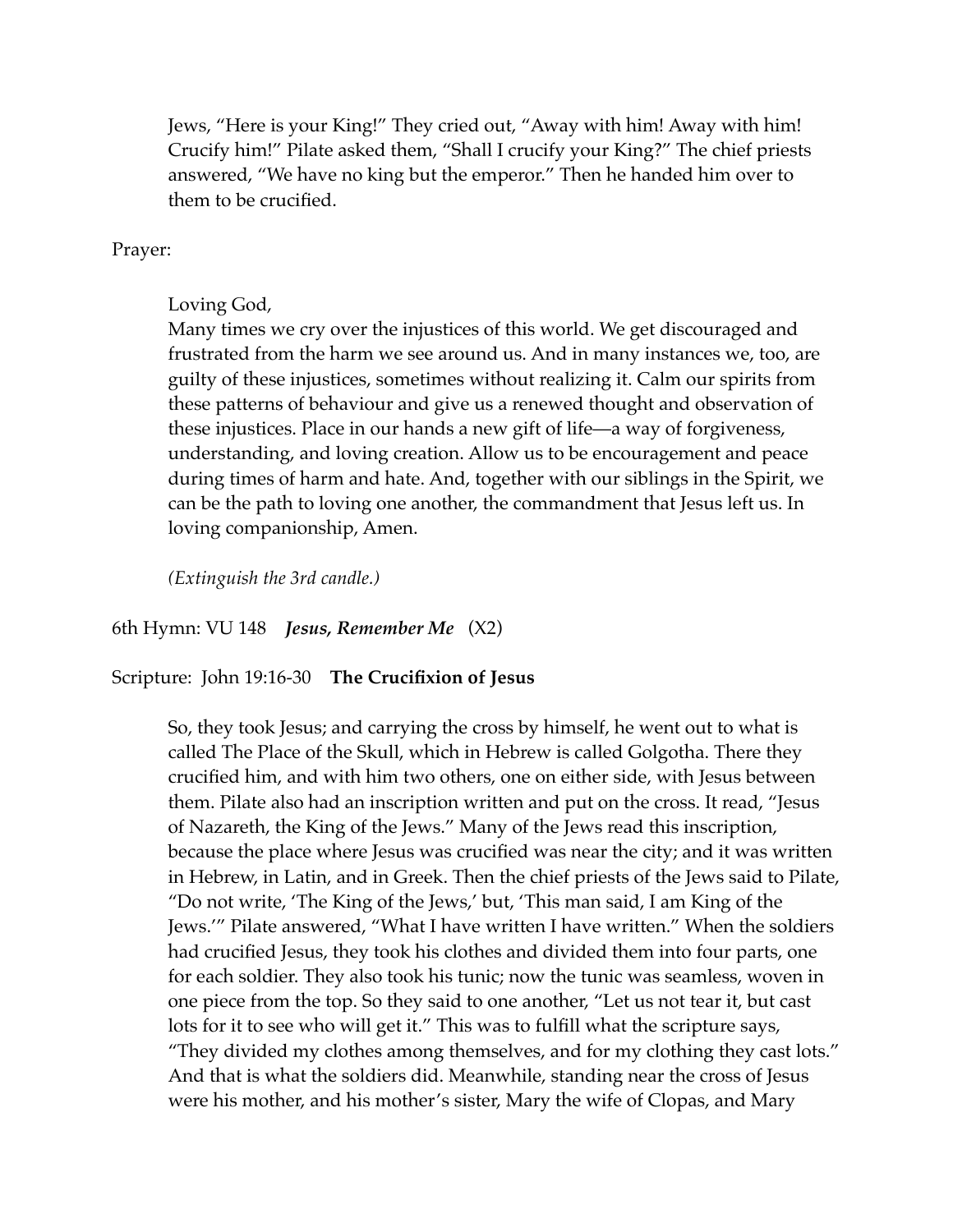Magdalene. When Jesus saw his mother and the disciple whom he loved standing beside her, he said to his mother, "Woman, here is your son." Then he said to the disciple, "Here is your mother." And from that hour the disciple took her into his own home.

After this, when Jesus knew that all was now finished, he said (in order to fulfill the scripture), "I am thirsty." A jar full of sour wine was standing there. So, they put a sponge full of the wine on a branch of hyssop and held it to his mouth. When Jesus had received the wine, he said, "It is finished." Then he bowed his head and gave up his spirit.

Prayer:

**Great Mystery,**

**Hear my prayer, from my heart and mind in silence, as I reflect on the crucifixion of Jesus. Allow the Holy Spirit to enter my temple as I remember the journey Jesus Christ has taken. Let this be a moment for you, Great Mystery, to guide me to what I need to receive in my life so that I understand a little more of my path and your creation.**

*(Observe a moment of silence.)*

**It is finished. Amen.**

*(Extinguish the 2nd candle.)*

7th Hymn: VU 182 *Stay With Us Through the Night*

Scripture: John 19:38-42 **The Burial of Jesus** 

After these things, Joseph of Arimathea, who was a disciple of Jesus, though a secret one because of his fear of the Jews, asked Pilate to let him take away the body of Jesus. Pilate gave him permission; so, he came and removed his body. Nicodemus, who had at first come to Jesus by night, also came, bringing a mixture of myrrh and aloes, weighing about a hundred pounds. They took the body of Jesus and wrapped it with the spices in linen cloths, according to the burial custom of the Jews. Now there was a garden in the place where he was crucified, and in the garden, there was a new tomb in which no one had ever